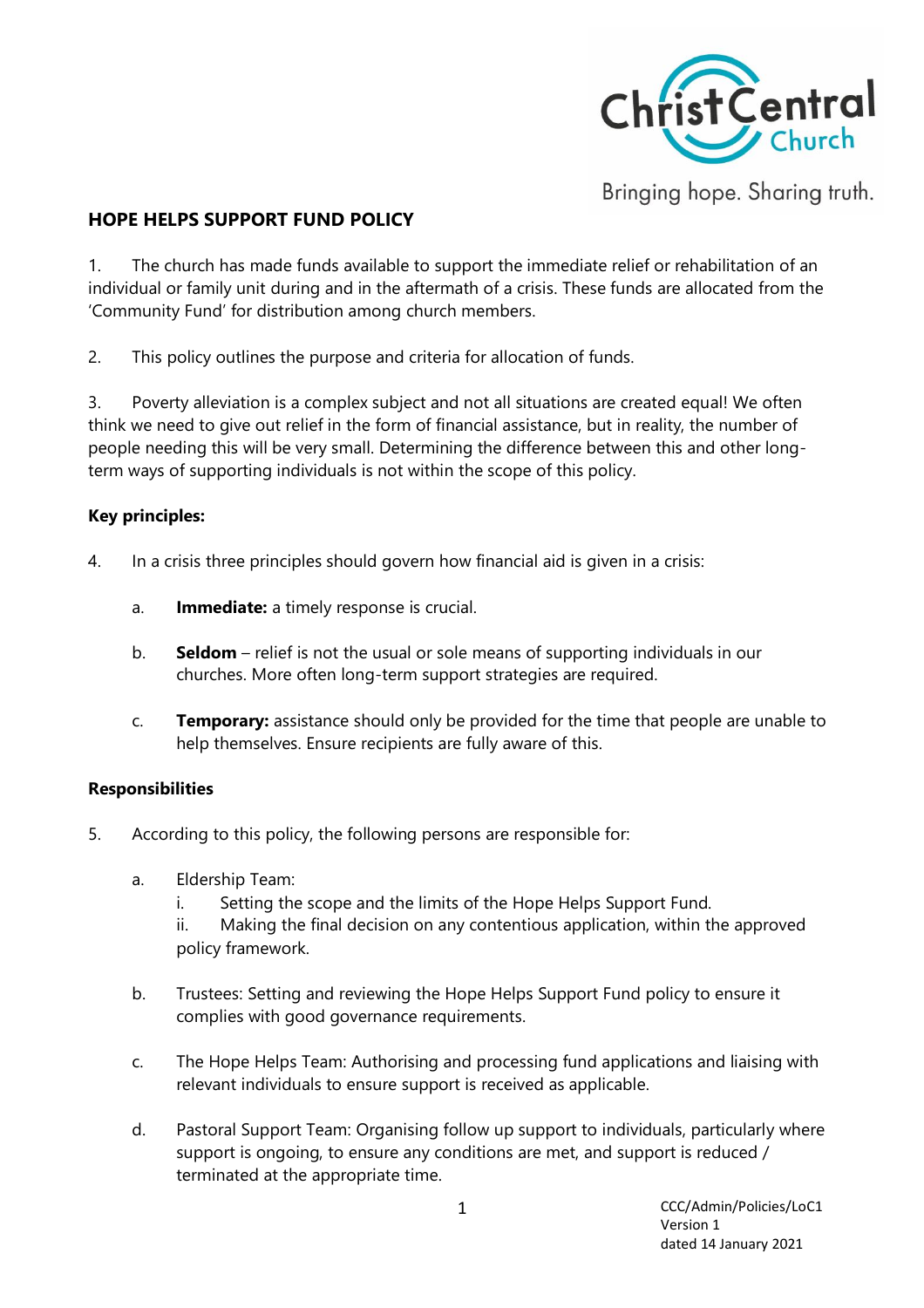e. Finance Team:

i. Organising for payments to be made to the appropriate individual as authorised by the Hope Helps Team.

- ii. Monitoring and reporting the usage of the Hope Helps Support Fund.
- f. Recipient: Responsible for utilising funds received for the purposes authorised as per the Hope Helps Support Fund Application.

### **Purpose of funds:**

6. The main goal of emergency resources is to help meet basic needs. Normally, these needs will be about food and other essential household and personal hygiene items. But other needs could be considered.

7. Support funds can be used for church members in need and for assisting church members to meet needs that arise among the local community that the church is called to serve; usually where the recipient is known by a member of the church community.

#### **Decision making criteria:**

8. Requests for funds from the Hope Helps fund will be assessed individually against the following criteria:

- a. Is there a crisis really at hand? What would happen if you fail to give assistance?
- b. What is the person doing to help themselves?

c. Does the person have family who can help? Have they been asked, and have they done as much as they can?

- d. Has the person been receiving support from you (or others) previously?
- e. What are the personal circumstances of the individual/family?
	- i. Do they have children?
	- ii. Is their home is rented?
	- iii. Is this crisis due to Covid-19? If not, what is it due to?

iv. Are they entitled to any Govt benefits (e.g. Universal Credit)? Have they been applied for? Does the person need help in applying for them?

v. Do they have any savings?

vi. Are they disabled/have other health issues/receiving disability benefit/should they received /can we assist with claiming for this?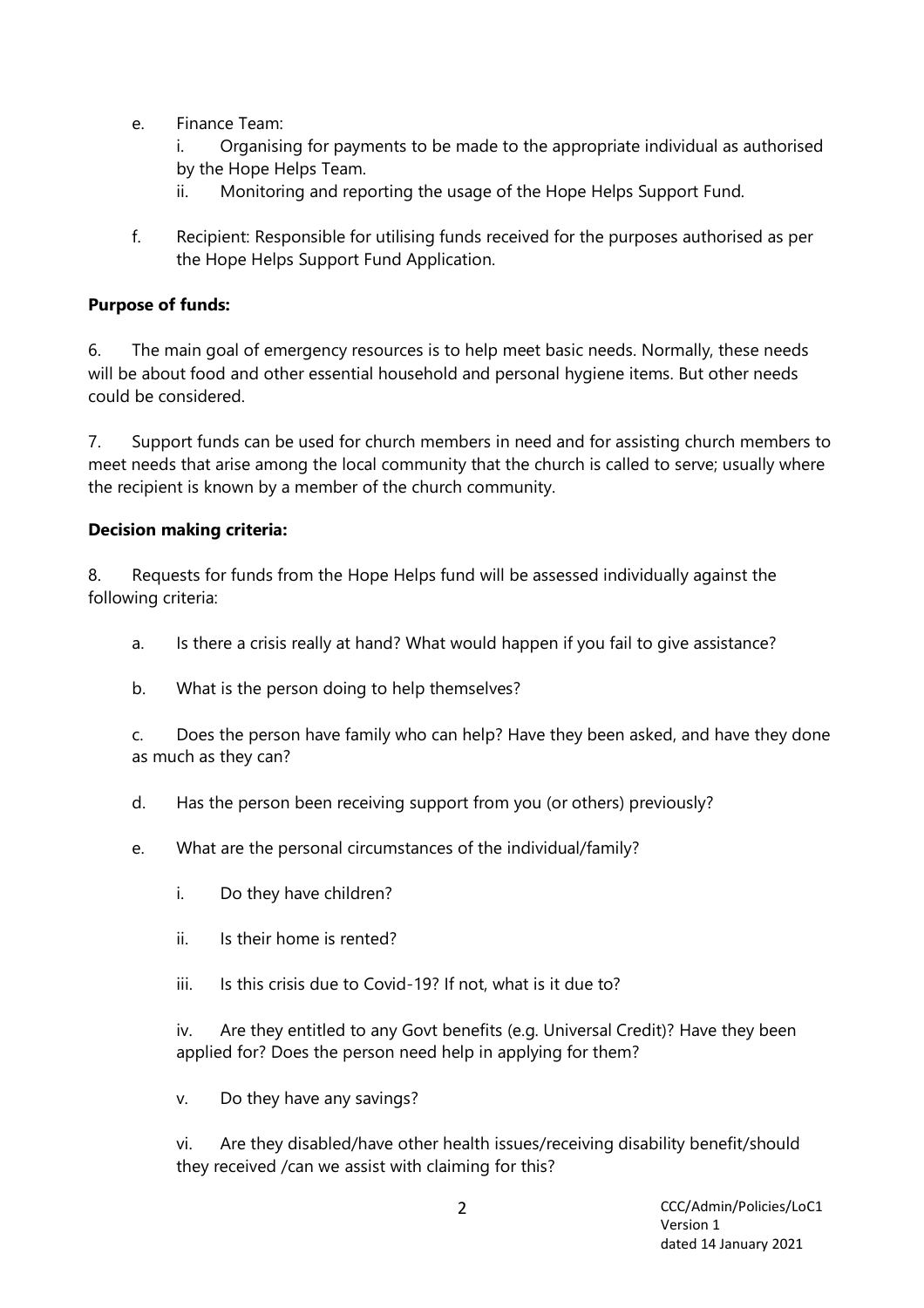9. It is important to emphasise that it is temporary support, in principle, and requirements for the funds will be reviewed by the Hope Helps Team periodically.

# **Exclusion criteria**:

10. Example needs that the emergency fund cannot meet include:

a. School fees, business investments or anything that generates financial gains for the applicant or his/her family.

b. Payment of credit cards (except when an applicant has had to use a credit card in a crisis or emergency, for example, hospitalization, death, etc.)

c. Needs of people who are wanted by law or for paying fines as a result of breaking the law.

d. Legal Fees.

#### **Funds Approval:**

11. The use of the fund needs to be approved. Based on the amount of support requested, the following people can approve the support:

a. Amounts up to £150 can be approved by the Hope Helps Team.

b. For support up to £300, the Hope Helps Team must have the approval of the Elder overseeing the Pastoral Support Team.

c. Amounts greater than £300 must be submitted to a quorum of Trustees, including the Treasurer, who will review the case and decide.

12. For any application for repeating support (e.g. weekly payment to help with groceries for 4 weeks) – the approval limits are calculated on the total amount, not the individual instalment.

13. Any repeating support requested for longer than 3 months needs to be approved by the Lead Elder, after sign-off by the Trustees.

14. The Eldership Team reserves the right to withdraw the assistance in cases it deems necessary to do so.

#### **Application Process:**

15. Applicants should complete the application form attached to this policy.

16. Some applicants may need help to complete forms, fulfil paperwork etc. perhaps due to literacy or mental health difficulties.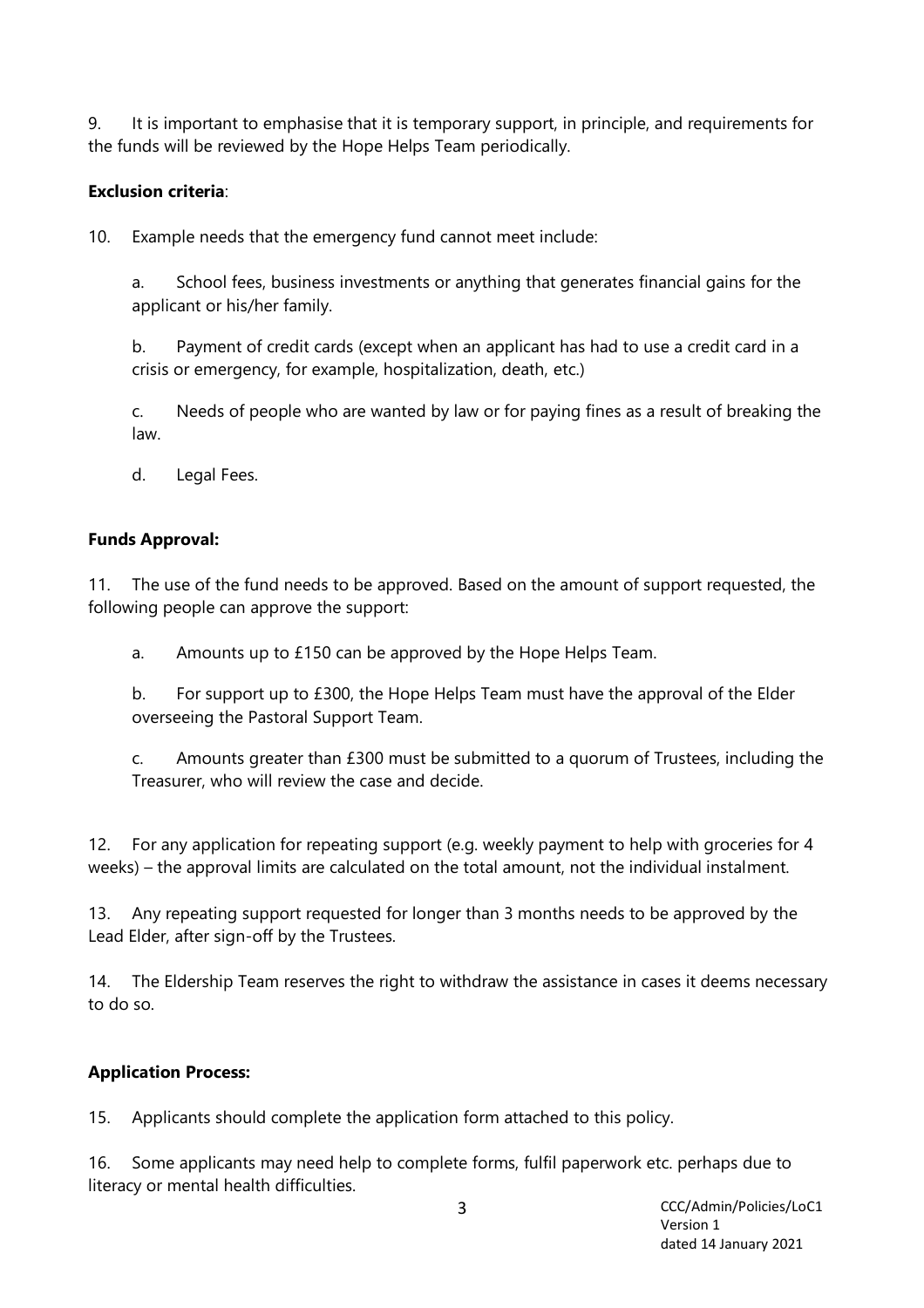17. Recipients must sign an agreement form for how funds will be used and sign a receipt for funds that have been received.

# **Distribution of funds:**

18. Funds are to be distributed to church members by Bank Transfer to ensure auditability

### **Record keeping:**

19. It is important that good records are kept according to data protection principles. All information stored will be in accordance with the extant ChristCentral Data Protection Policies. Consent will need to be obtained for storing personal information.

20. The church will maintain the history of records and forms. It will contain information such as:

- a. The name and address of each applicant
- b. The amount intended for each person.
- c. The purpose for which help was given.
- d. How the recipient was selected.

e. The relationship, if any, between the recipient and other members, officials, or church leaders.

f. Receipts of funds/goods received by applicant

21. If necessary, a member of the Eldership team will verify the information provided by the applicant.

#### **Reporting and review:**

22. The Hope Helps Team should provide a monthly report of every successful application, incl. name of the individual being supported, and the total financial cost of that support. This report should be circulated to the Lead Elder and the Pastoral Support Team Leader.

23. A quarterly report of the number of successful applications, and the total cost of each award, should be provided to the Board of Trustees. This report should be anonymised.

# **Follow up:**

24. The Hope Helps Team will follow up on the person who requested the funds in order to know the development of their situation. If that person requires pastoral counselling, the Pastoral Support Team will follow up.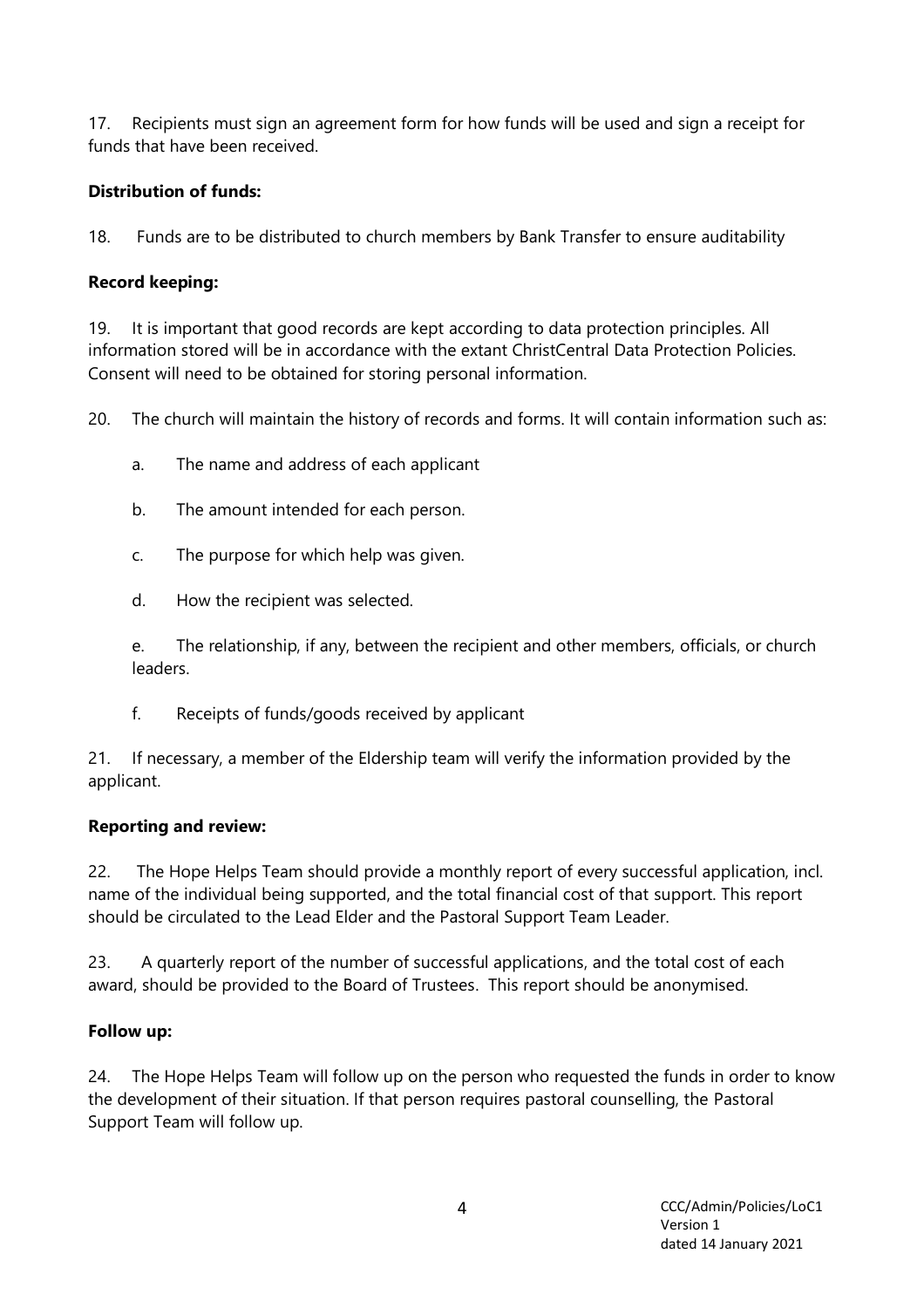a. Those who request assistance should also be willing to receive follow up and pastoral counselling, if required.

b. If it becomes known that negative or irresponsible behaviour is reinforced by financial aid, the Hope Helps Team have the right to suspend any support in consultation with the Pastoral Support Team Leader.

c. If it comes to light that funds have not been used for the agreed purposes, the Hope Helps Team have the right to suspend any support in consultation with the Pastoral Support Team Leader.

d. The Hope Helps Team will be sensitive to confidential issues yet provide full disclosure to the Pastoral Support Team Leader and the Eldership team as required.

# **Adoption of this policy**

25. The Trustees of ChristCentral Church formally accepted this policy at the Trustee's meeting held on **14th January 2021.**